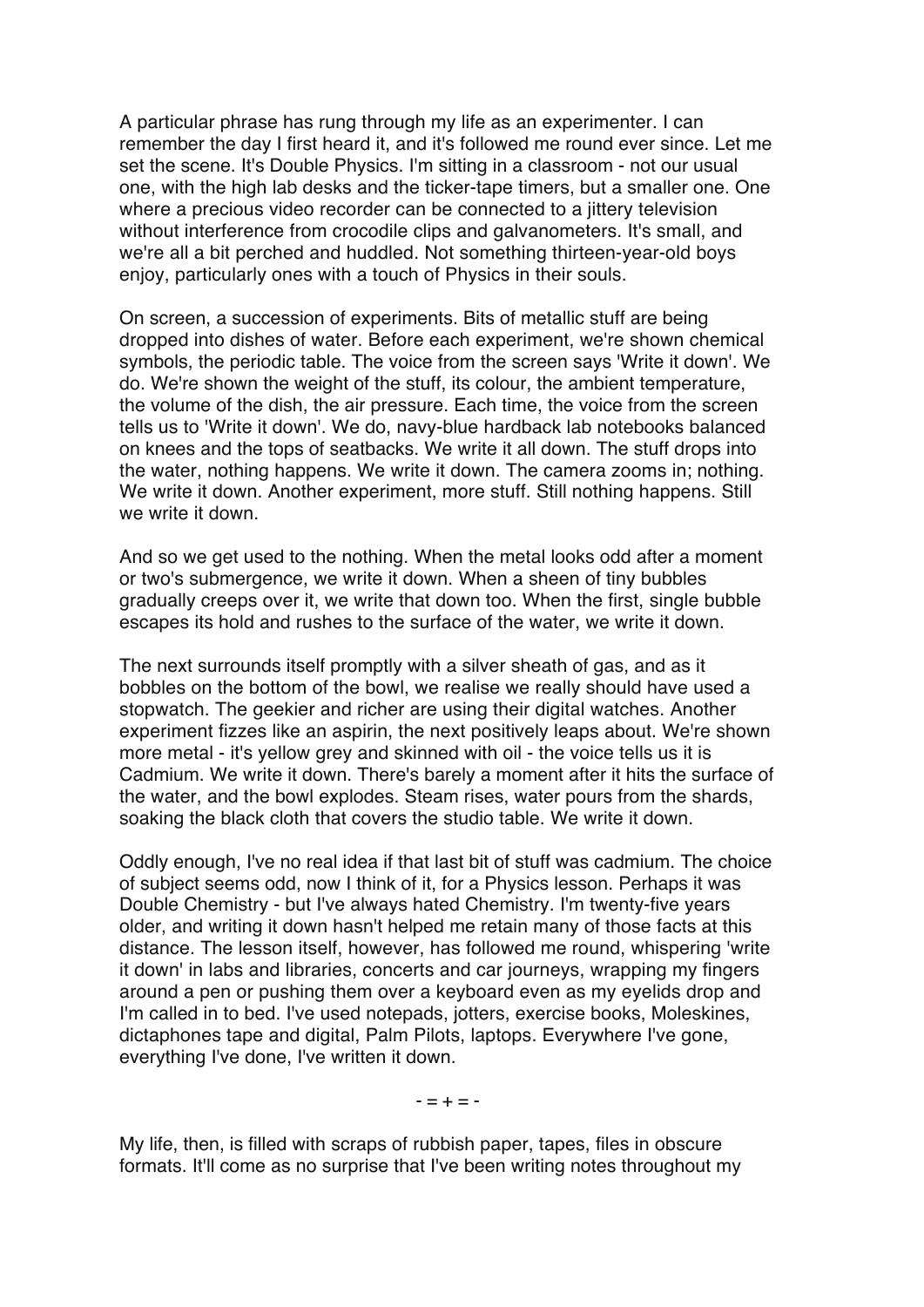time as a tester. For me, recording what I do is fundamental to doing it. I believe that I do a better job, just because I'm making notes. My mind is clearer, my concentration better, my decisions more justified - and sometimes, more surprising. It's a pain to find that I'm halfway through something, and I've lost my notes. It's worse to find I've not been making any - because although common, writing stuff down is hardly my default behaviour. Last year, I made a loaf of sourdough bread every week for six months; not a note to be seen. I started to make notes - had to find paper, made less bread, got wet flour in the laptop - but the bread got better. Way better. Why did I kid myself by not bothering?

 $- = + = -$ 

Sometimes, I teach people to test - and sometimes, I teach the systems benath the peculiar magic that is exploratory testing. Indeed, I teach session-based exploratory testing, and recording sessions seems to be a particular problem for my student explorers. I've coached good testers, who show me three lines of post-test scribble to describe ninety minutes of exploration. I've worked with interested and well-informed teams, with only a buglog to show for their efforts. I've had a class full of people look at their pretty session templates, and write not one thing - not a bug, not a plan, not a target for testing, not their name or a date in the labelled boxes at the top of the paper. It strikes me, at these points, that perhaps I'm getting something wrong in my teaching.

 $- = + = -$ 

I quess the most immediate thing I want to explain at these moments is why one might want to keep good notes. Better still, how keeping good notes can help. Lets do that, just to tick them off:

• You think more precisely

• You're more likely to make decisions based on the information, not on habit or expectation

• You don't have to remember everything - just get it down and move on with a clear mind

• You'll remember more when you come back

• You can show someone else, any time you like

• You can show someone that you've actually been working

• Notes don't decay over time

...and more. I go through all this, and my students nod and seem to understand. Indeed, they often suggest the reasons themselves. All compelling, all important, none making but a dribble of difference.

Perhaps there are a bunch of 'why not's. If you loaded someone with truth serum and asked away (not something I've yet tried - but that serum's tricky stuff to administer in a classroom), what might a noteless tester say?

• I don't have time

• Note-taking disrupts my testing karma

• I don't want to get caught doing a bad job

• Doing the work is more interesting than keeping notes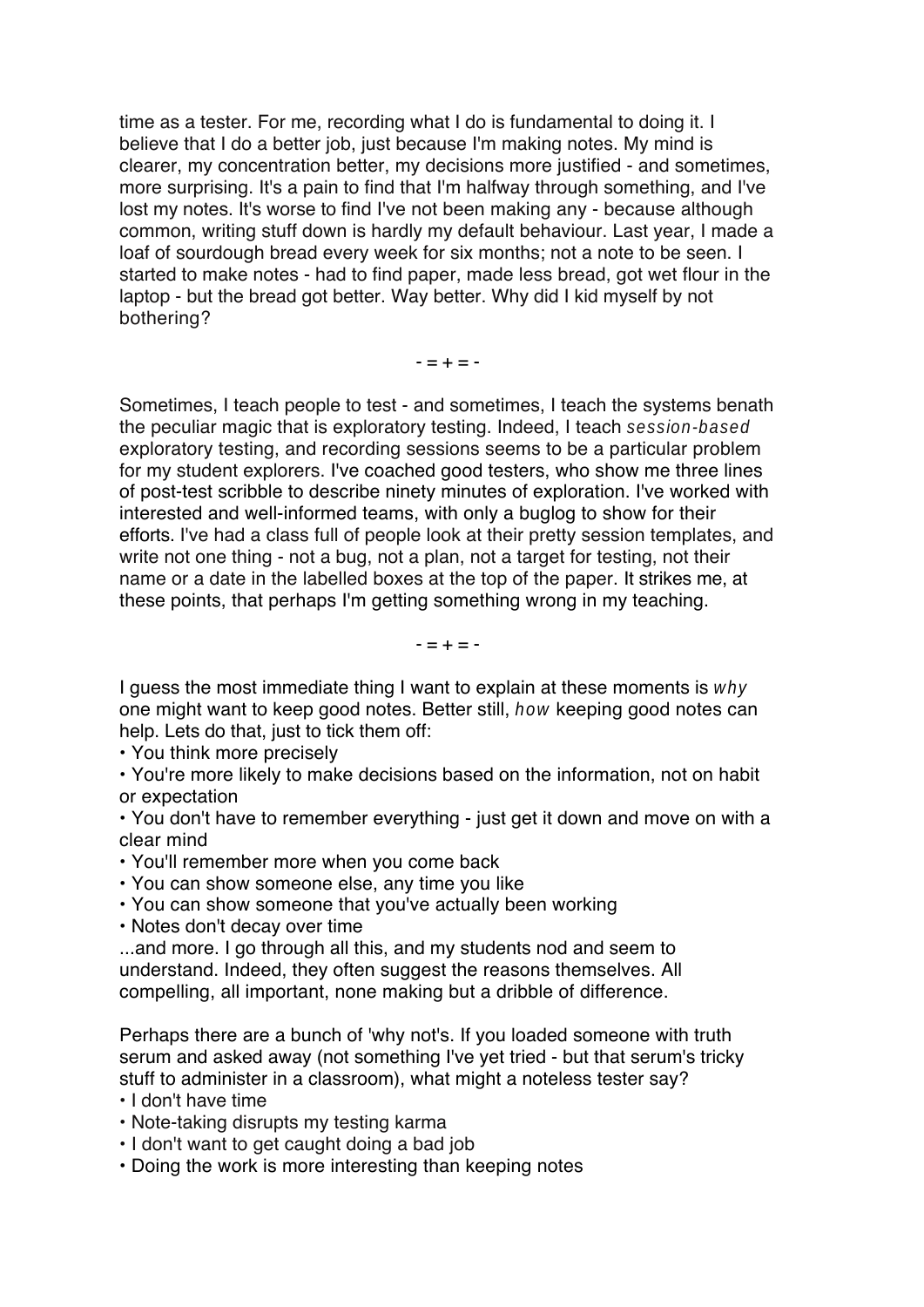• I don't think it helps, so I'm not going to try, even in this classroom, even after you've pleaded with me to give it a go, even after you've told me my every effort is worthless without the backup that notes provide

 $- = + = -$ 

Plausible? Perhaps, though disappointing. But I have another idea. I think that some testers might not have had that voice in their head for most of their adult life, telling them to Write It Down. Some testers just haven't been Writing It Down. Indeed, it is possible, I believe rather patronisingly, that some testers really aren't altogether sure What to Write Down.

Me? I did the Physics until I finished growing up. Then I segued neatly into Testing, which I've done for years, too. I never really knew what to write down, but I wrote it down anyway. A quarter of century of notes. If you're a compulsive writer-down of unconsidered trifles, I suggest you need read no further. On the other hand, if you'd like a shortcut to my personal take on the Secret Stuff that should be Written Down, I crave your attention for a few paragraphs more.

 $- = + = -$ 

If you make a **plan**, write it down. If you're just tootling along all planless, you need a **strategy**, an **approach**. A sticky note will do. There are no excuses accept no substitutes.

You'll want to remember the **actions** you take, the **data** you use, your **expectations**, your **observations** - including **the time**. Don't necessarily limit yourself to exactly what you're testing - you're working in some kind of **context**. You'll get better at this over time; there's an instinct that comes with practice that lets you separate the wheat from the chaff. There's always going to be a bit of chaff.

Keep track of **things that repeat**. Even if nothing happens. Dullness is a virtue in most working systems. And without track of dullness, how will you notice . . .

**Surprises**. Is that a goat among the sheep? If you didn't expect it, it's worth writing down. If someone else wouldn't expect it, it's a **bug**. Perhaps you've seen an **exploitation**. Have you a **hypothesis**? Are you making a **model**? And when you've supported your hypothesis, found a potential bug, had a surprise, or the dullness is just too much to bear, you need to . . . .

Make a **Decision** - many people get so used to testing by instinct, or by the book, that they don't notice they're making decisions. Worse, they've no idea what the decisions might have been. Scripted testing can be decisionless, but decisions are key to exploration. When you decide to take a different approach, to try different data, or just to consciously do exactly the same thing again, but watching more closely this time, you're taking a decision. Make a quick note.